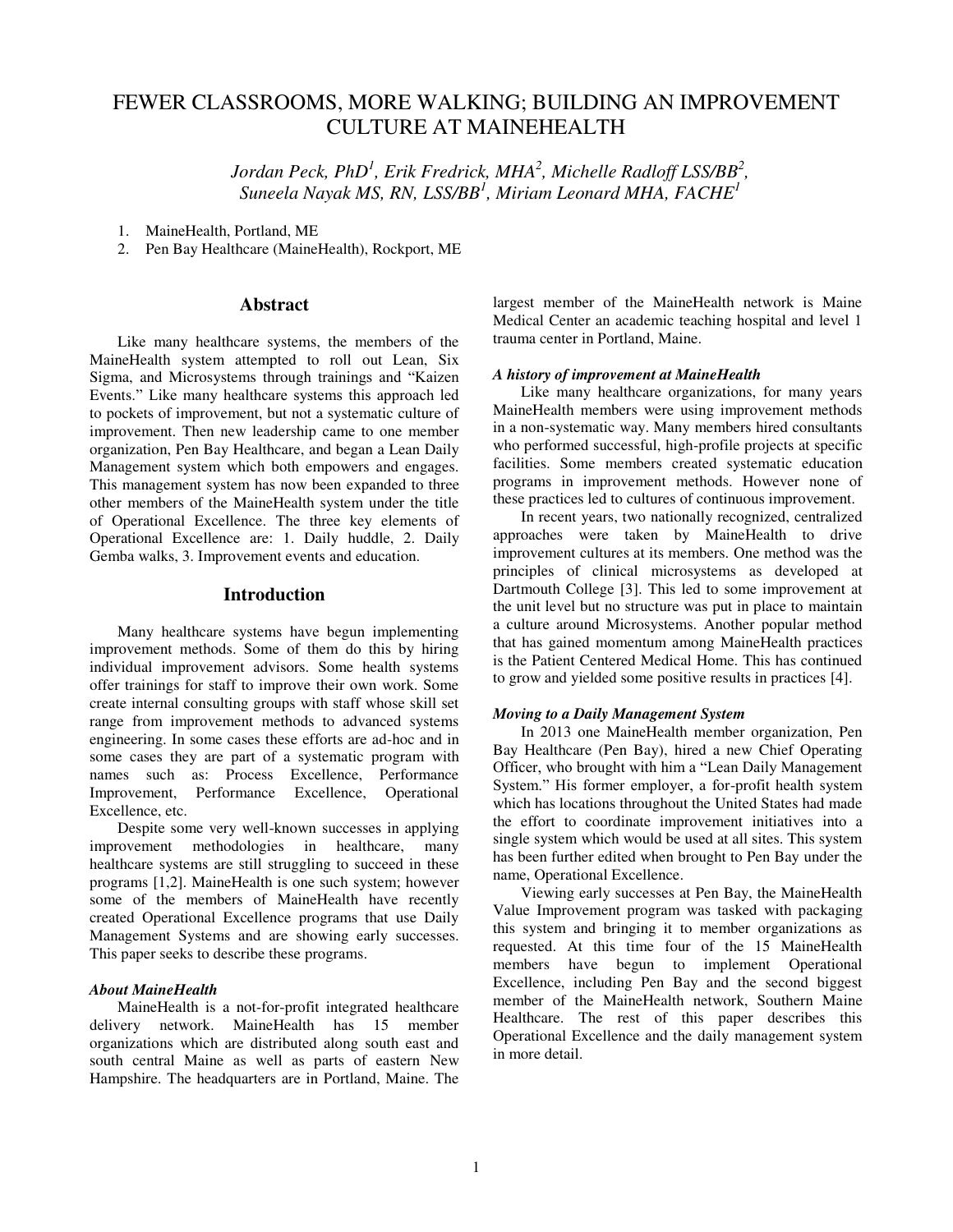## **Operational Excellence at MaineHealth**

 Operational Excellence as it has been implemented at MaineHealth members is not an improvement methodology. Operational Excellence is a structured approach to fundamental culture change which encourages staff engagement and the use of improvement methodologies. The key element of Operational Excellence is a change in management system such as the one described at ThedaCare [5]. In this way it does not compete with common methods such as Lean, Six Sigma, and Clinical Microsystems. Improvement methods offer tools for empowering employees to improve their work. Operational Excellence does integrate improvement methods to empower, but it is primarily designed as a method for bringing leaders and staff together to engage in work together. Over time, the dual emphasis on engagement and empowerment leads to a culture of continuous improvement and accountability. Figure  $1<sub>2</sub>$ below depicts Operational Excellence at MaineHealth.

As can be seen, Operational Excellence at MaineHealth is comprised of two complimentary systems. The first is the Daily Management System. This system encompasses the daily standard work for frontline staff and leadership, which engage and encourage one another. Once the daily management system is working smoothly then the Improvement Support System can be activated to build upon and reinforce the work being done on a daily basis.

#### *The Daily Management System*

The Daily Management system is a set of expectations for leaders, managers and staff for duties that will be performed every day. These expectations are accompanied by sets of standard work which allow all participants to be aware of their role in the system and to make it obvious when tasks are incomplete. This leads to a level of mutual accountability between leaders and staff, designed to create a reinforcing loop between leadership support and front line participation. MaineHealth Daily Management includes two key elements:

1. Daily huddle: Daily management offers a change in culture and thinking from periodic meetings (weekly/monthly/annually) to daily check-ins. In the meeting structure, found at many hospitals, data is collected on a monthly (or longer) basis and aggregated using summary measures. Daily management is based on the realization that the long term performance of the system is based on effective management of daily operations. At the end of a month, a summary of operational or quality issues comes in a report which is difficult to dissect. When shared on a daily basis, issues can be addressed when the details are still known and action can still be taken. On the leadership side, this daily management begins at the daily huddle. This huddle is performed at a board which contains the key data elements for managing the system. Each healthcare system is different and the elements chosen for one board may be different than those chosen elsewhere. These elements may also evolve based on strategic objectives and short term initiatives. For example, one system used the board to track how many staff members received their flu vaccines. However they often include patient volumes, staffing levels, usage levels of limited resources, and daily patient flow targets, any safety events, daily physical facilities and daily information technology issues.

2. Gemba Walks: While leaders collect and review data in a daily huddle, units are collecting daily data on issues that they wish to improve. These issues are summarized as key performance indicators (KPI) which can be easily measured and tracked each day. KPIs are given a category of Safety, Quality or Experience (patient or staff). KPIs are meant to be internally focused, allowing units to take an introspective look at how they can improve their own work. In cases where improvement requires the cooperation of another department, data collection enables department managers to coordinate using facts and a common understanding. A participating system is broken into many routes of units. On a daily basis, a team (lead by one AVP, VP, or Sr. VP and attended by at least one support person/scribe) walks each route, enabling leaders to collectively visit every department in the system. The walks keep leaders aware of the issues that are important to their staff. The walks also create an opportunity for staff to request assistance from leadership in removing any barriers that are beyond their control. The interaction between staff and leaders is guided by standard work that enables effective and efficient communication. Figure 2 is a depiction of a unit KPI board. Table 1 is a list of example KPIs from units. Unit KPI boards are rolled out through a three day "train the trainer" workshop where a unit that is joining the system will send two staffers to learn how to use the boards and pick KPI while taking time to return to their workplace and educate/engage their co-workers. These trainings contain limited amounts of improvement methods education and focus more on how to find waste, define problems and collect/use data.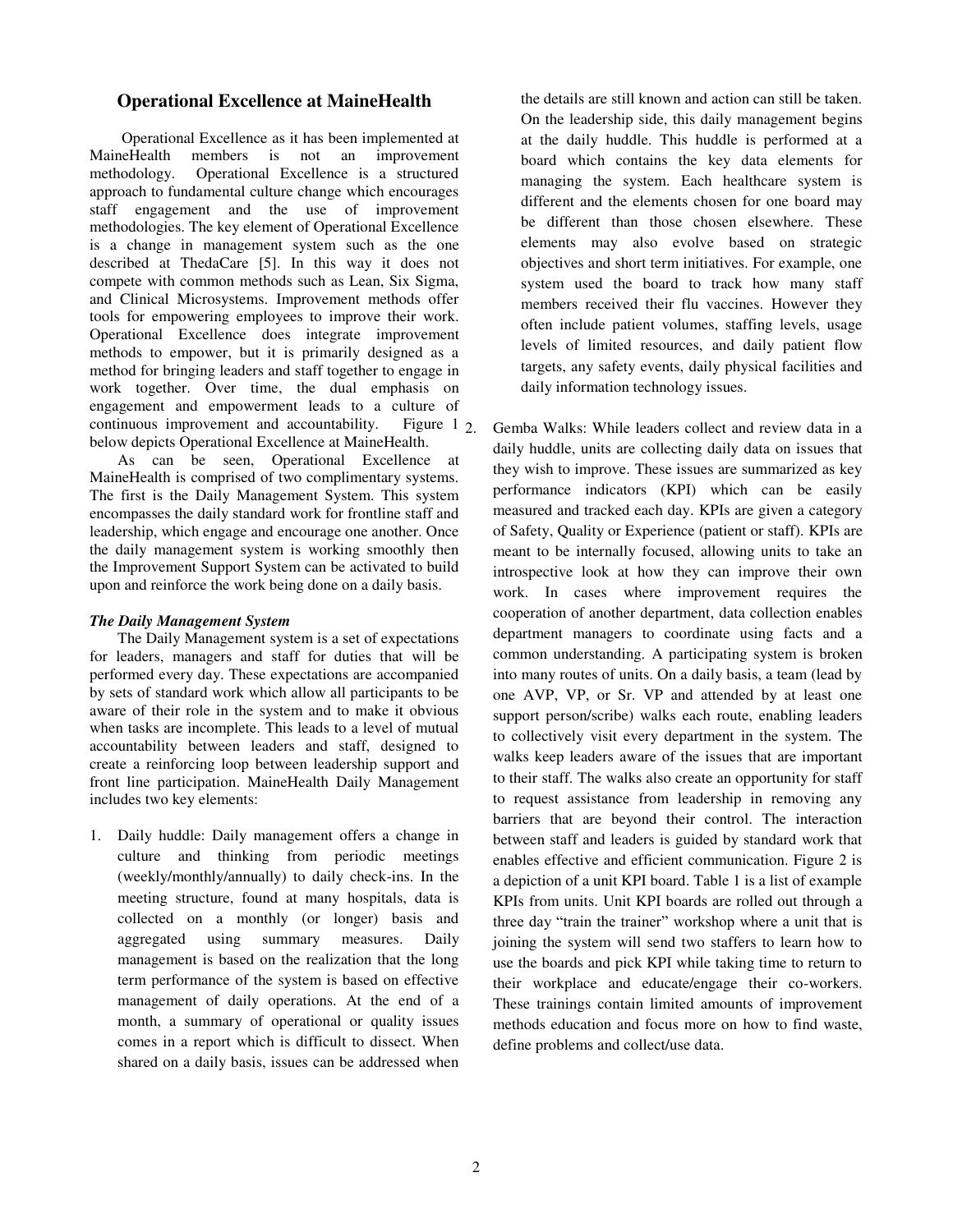





**Figure 2 Design of Unit Key Performance Indicator Board**

### *The Improvement Support System*

Once the Daily Management system has been working for long enough to become organizational habit, it is then possible to activate the improvement support system. The existence of KPIs create a demand for improvement skills among staff and provide opportunities for applying new skills immediately after learning them.

Often when seeking to roll out improvement methods, a healthcare system begins with the improvement support system. This will lead to some success, with a few people working on improvement, but lacks the structure for encouraging hundreds of staff focused on improvement and the mutual reinforcement that comes with the Daily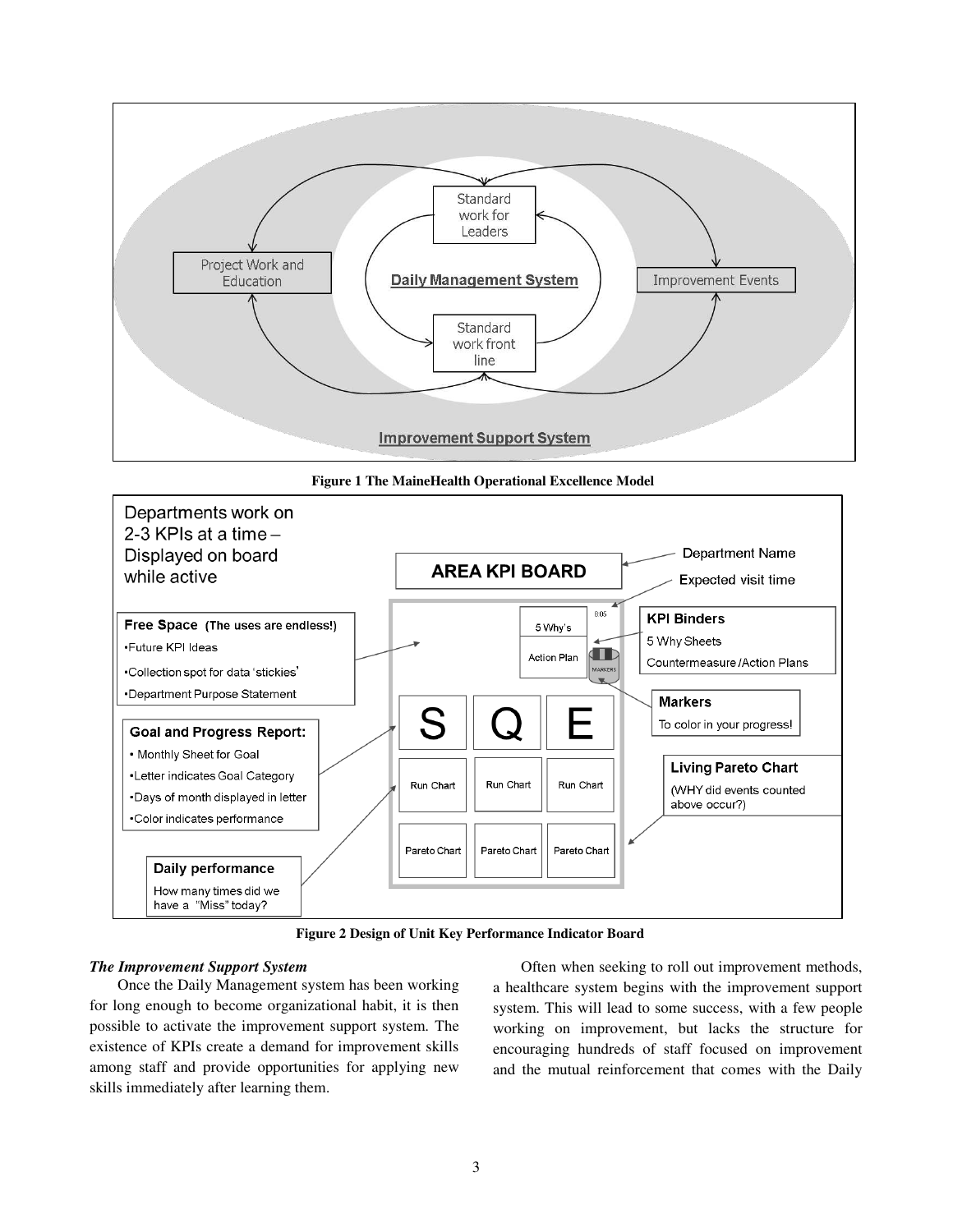Management System. The improvement support system is comprised of many other staples of a functional improvement system:

- 1. Project work and education: Projects and education are one-time events that empower staff and lead to small improvements or a set of educated staff. These events allow for some further growth of the system and provide staff with methods that they can integrate into their daily management efforts but it does not provide a basis for creating an ongoing culture of improvement. Often a staff member returns to their normal work place and does not apply their new education further unless they are engaged through a system like Daily Management.
- 2. Rapid Improvement or "Kaizen" Events: Rapid Improvement events are a key way to avoid suboptimization. Daily management engages staff in improving their own localized work, but this improvement is not always optimal for the entire health system. Often local improvements rely on improvements elsewhere. In these cases a multi-day committed team participating in a Rapid Improvement Event is valuable for bringing together staff from across the system.

#### **Table 1 Example Key Performance Indicators**

| Unit       | Category | KPI                                            |
|------------|----------|------------------------------------------------|
| Pharmacy   | S        | 100% of scan codes<br>recognized in electronic |
|            |          | systems.                                       |
|            | S        | 100% of patient profiles                       |
|            |          | complete with height, weight,                  |
|            |          | and allergies.                                 |
|            | Ο        | 100% of medications are                        |
|            |          | where they need to be when                     |
|            |          | they need to be there.                         |
|            |          |                                                |
| M/S Ortho  | S        | Standard equipment in room                     |
|            |          | at patient admission 80% of                    |
|            |          | the time.                                      |
|            | Q        | Bedside nursing report                         |
|            |          | complete 80% of the time.                      |
|            |          |                                                |
| Case       | S        | 100 % of discharge phone                       |
| Management |          | calls are made.                                |
|            | Q        | 100% 'Midas' documentation                     |
|            |          | complete at discharge                          |

| Emergency    | S | 100% Proper equipment will    |
|--------------|---|-------------------------------|
| Dept         |   | be in exam rooms 100% of      |
|              |   | the time.                     |
|              | F | 70% of Staff will take lunch  |
|              |   | breaks every day.             |
|              | E | 50% of patients to the floor  |
|              |   | within 30 minutes of giving   |
|              |   | report.                       |
|              |   |                               |
| Housekeeping | S | Proper layout in the supply   |
|              |   | room 75% of the time,         |
|              | E | 100% of patient receive       |
|              |   | cleaned room tent card.       |
|              | Q | Staff will have appropriate   |
|              |   | par level of microfiber mops  |
|              |   | 50% of the time.              |
|              |   |                               |
| Security     | S | Less than 8 Door panic alarms |
|              |   | per day.                      |
|              | S | 0 visitor injuries            |
|              | Q | Shift hand-over reports occur |
|              |   | within 12 minutes.            |
|              |   |                               |
| Surgery      | Q | Filter needles available 100% |
|              |   | of the time.                  |
|              | Q | Masks worn in core center     |
|              |   | 100% of the time.             |
|              |   |                               |
| OВ           | S | 100% of stat labs resulted    |
|              |   | within 1 hour                 |
|              | Q | Every Mom and baby will       |
|              |   | have one hour of skin to skin |
|              |   | contact                       |
|              | E | Every guest will rate the     |
|              |   | comfort of the sleep surface  |
|              |   | at a 7 or higher              |

### **Early Successes**

Many organizations that have developed cultures of improvement have learned that it is difficult to unequivocally prove the value of this culture. Often value is shown through correlation between increasing numbers of improvements and increased performance on key hospital metrics [5,6]. For those that fundamentally believe in cultures of improvement, these correlations are enough, but this may not be the case for all.

Another way that cultures of improvement can be quantified is through the evaluation of each individual improvement and summing the benefits collectively [6].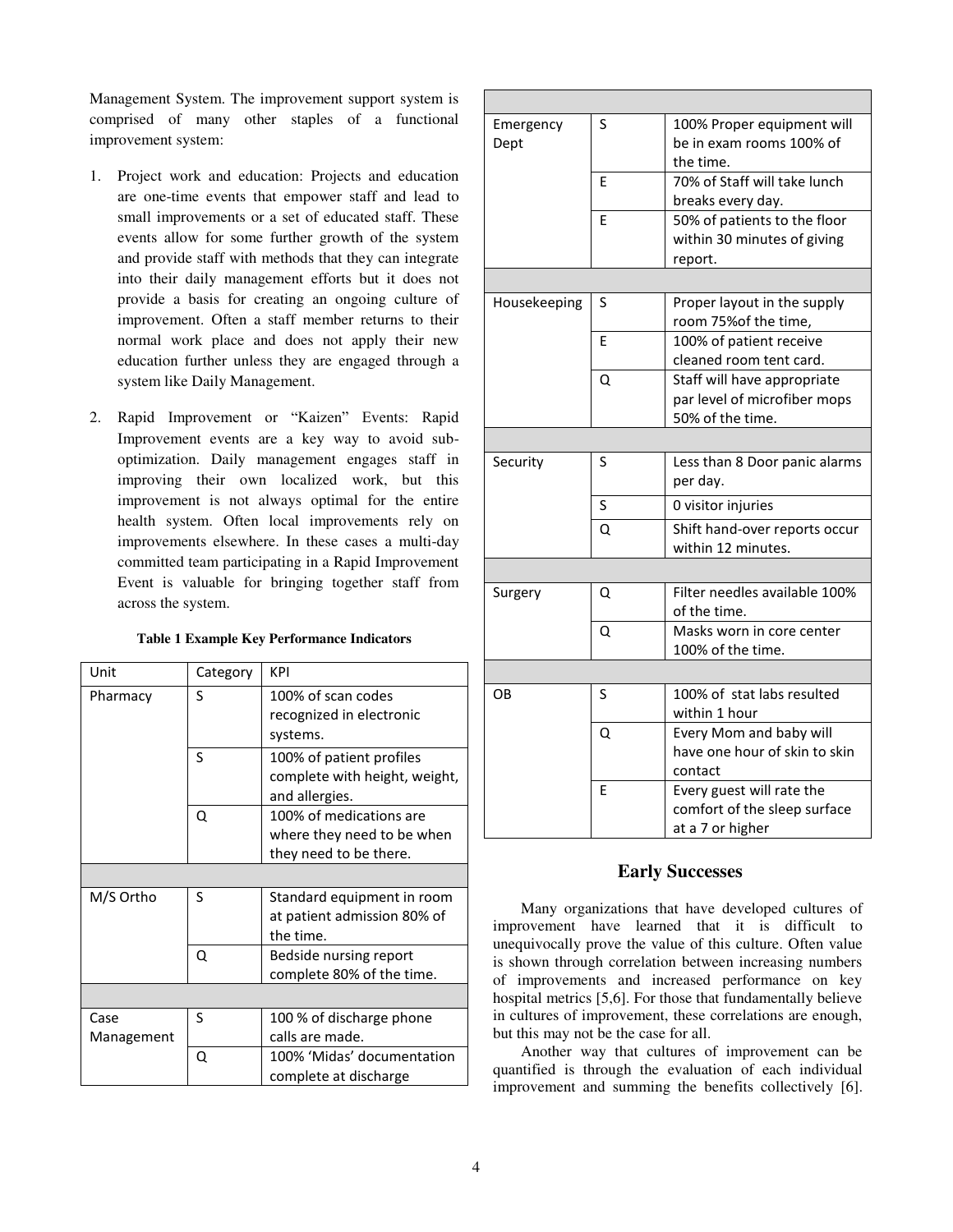However this can be difficult, for example, if an improvement saves a nurse one mile of walking each day, which bottom line metric will it affect? It may lead to increased time at the bedside, or increased ability to take a lunch, or simply less nurse fatigue. This one improvement won't directly hit the bottom line of an organization and is difficult to quantify in hospital wide metrics, however a combination of hundreds of equally small improvements have a very real effect.

In the end, a daily management system is meant to be a change in how leaders manage, moving away from meetings and towards engaging their staff in improvement efforts. If we were to seek to prove the value of a culture of meetings (as opposed to a culture of improvement) we would not seek to look at institutional measures, we would need to look at the value of each individual meeting. The authors believe that doing this would lead to a very real case for eliminating meetings and this is likely not a controversial opinion. Yet we do not threaten to cancel all meetings and end the system when measures are not being met, because this is how we do things. A daily management system approach to improvement should be viewed the same way and evaluated as our way of working rather than as one big project.

Based on the reasoning above, the early success at MaineHealth of daily management is judged based on softer measures. Many system leaders are expressing increased connectedness with staff. Many staff members are expressing increased engagement (at the time of this writing the updated staff engagement scores have not been collected, but we believe they will improve). In about a year of implementation across the participating organizations hundreds of KPIs have been resolved; many of these issues would likely have not been addressed by the old member cultures. In the end, the greatest measure of early success is that despite the amount of effort this requires from leadership at the participating members, they continue to enjoy it and express real appreciation for the system. This has led to increased interest from the other members of the MaineHealth system.

### **Areas for Growth**

Just as Kim Barnas describes in her book "Beyond Heroes" the implementations of a new management system has been accompanied by the exposure of many fundamental issues that must be addressed to support this system in the long term. Foremost among these is the evolving role of managers and leaders. While our system engages staff in choosing KPIs and discourages managers from imposing these measures, managers must evolve from being an administrator and super staffer/hero to being a true leader who can influence without force and engage

their staffers in the improvement work. They must also learn to be more comfortable with exposing when their unit is not performing at a desired level with the understanding that they will not be punished for seeking to improve. These new duties are time consuming for managers and will require a reduction in other duties such as standing committee meetings.

Bringing managers to this point will also require an evolution of system leadership from an administrative role to a true leadership role. The current leaders have emerged in an old system and now must learn their new role while supporting managers in a new role that the leaders themselves may have never experienced. In this way our system will continue to seek guidance from the standard work and systems that have been recently published [5].

#### **Acknowledgements**

The authors would like to acknowledge the many improvement professionals who freely share their methods, training materials and learnings with others. This kind of collaborative culture is necessary for ensuring that all systems can stay appraised of the most recent evolutions in improvement science, which will lead to the best care possible for our patients.

Many thanks are also given to the senior leaders of our participating organizations for their extreme commitment to employees and patients as shown by their willingness to completely re-think their management systems.

Finally thanks to the improvement professionals at our members who have shown willingness to re-think how they do their own improvement work to fit into this new system as well as manage the day to day work required by this system.

# **References**

- 1. Toussaint, J. and Gerard, R. "On The Mend," Lean Enterprise Institute Inc., Cambridge, MA, 2010.
- 2. Kenney, C., "Transforming Healthcare," Productivity Press, New York, NY, 2011.
- 3. Nelson, E., Batalden, P., Godfrey, M., "Quality by Design: A Clinical Microsystems Approach," Jossey-Bass, San Francisco, CA, 2007.
- 4. The MaineHealth Patient Centered Medical Home Program.
	- [http://www.mainehealth.org/mh\\_body.cfm?id=7854](http://www.mainehealth.org/mh_body.cfm?id=7854)
- 5. Barnas, K., "Beyond Heroes," ThedaCare Center for Healthcare Value, Appleton, WI, 2014.
- 6. Graban, M., Swartz, J., "Healthcare Kaizen," CRC Press, Boca Raton, Fl, 2012